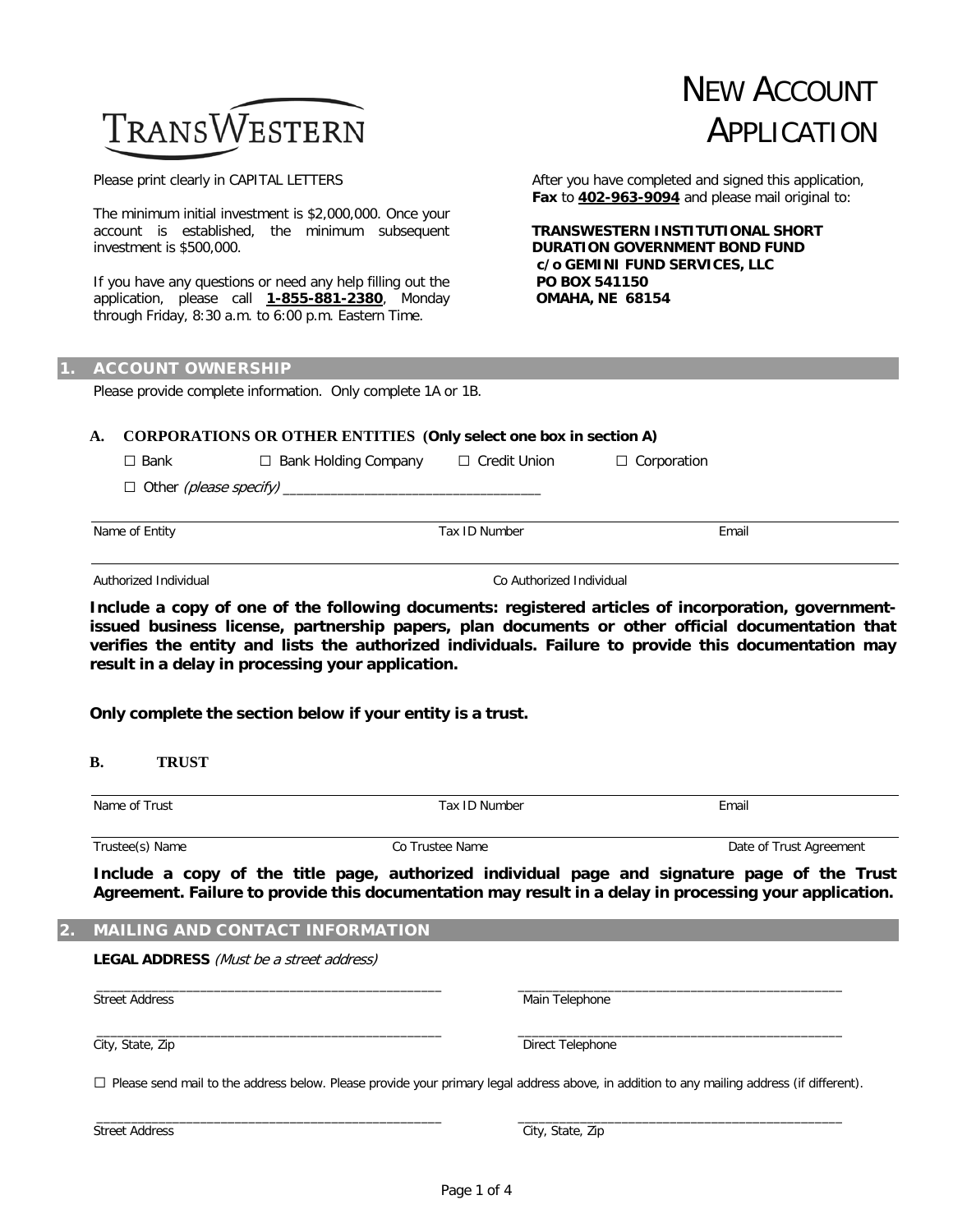**TransWestern Institutional Short Duration Government Bond Fund** \$

If investing by wire: Call **1-855-881-2380** and indicate the amount of the wire \$

### 4. DIVIDEND AND CAPITAL GAIN DISTRIBUTIONS

All dividends and capital gains will be reinvested into the fund unless you elect to receive them in cash by signing here:

Signature \_\_\_\_\_\_\_\_\_\_\_\_\_\_\_\_\_\_\_\_\_\_\_\_\_\_\_\_\_\_\_\_\_\_\_\_\_\_\_ Date \_\_\_\_\_\_\_\_\_\_\_\_\_\_\_\_\_\_\_\_\_\_\_\_\_\_\_\_\_\_\_\_\_\_\_

# 5. TELEPHONE PRIVILEGES

Telephone privileges, as described in the prospectus, automatically apply unless this box is checked.

□ **No**, I do not want telephone privileges.

# DEPOSITORY INFORMATION

# **I authorize the Fund to wire redemption proceeds when requested.**

| Type of Account:               | $\Box$ | Checking | $\Box$ | Savings $\Box$ |  | Alternate: _________________ |  |
|--------------------------------|--------|----------|--------|----------------|--|------------------------------|--|
| Name of Depository Institution |        |          |        |                |  | <b>Account Number</b>        |  |
| <b>Street Address</b>          |        |          |        |                |  | <b>ABA Number</b>            |  |
|                                |        |          |        |                |  |                              |  |

City, State, Zip

#### 7. ELECTRONIC STATEMENT AND CONFIRMATION AUTHORIZATION

If you plan to sign up for electronic statement and confirmation notifications, please provide an e-mail address. An e-mail will be sent to the e-mail address provided. The e-mail will include instructions about how to select e-delivery of statements after the account has been funded.

E-mail Address:\_\_\_\_\_\_\_\_\_\_\_\_\_\_\_\_\_\_\_\_\_\_\_\_\_\_\_\_\_\_\_\_\_\_\_\_\_\_\_\_\_\_\_\_\_\_\_\_\_\_

## 8. COST BASIS METHOD

Note: The default cost basis calculation method for your new account will be Average Cost. If you wish to elect a different cost basis method, please contact the Fund to complete a Cost Basis Election Form.

## **STATE ESCHEATMENT LAWS**

Escheatment laws adopted by various states require that personal property that is deemed to be abandoned or ownerless, including mutual fund shares and bank deposits, be transferred to the state. Under such laws, ownership of your Fund shares may be transferred to the appropriate state if no activity occurs in your account within the time period specified by applicable state law. The Fund retains a search service to track down missing shareholders and will escheat an account only after several attempts to locate the shareholder have failed. To avoid this from happening to your account, please keep track of your account and promptly inform the Fund of any change in your address.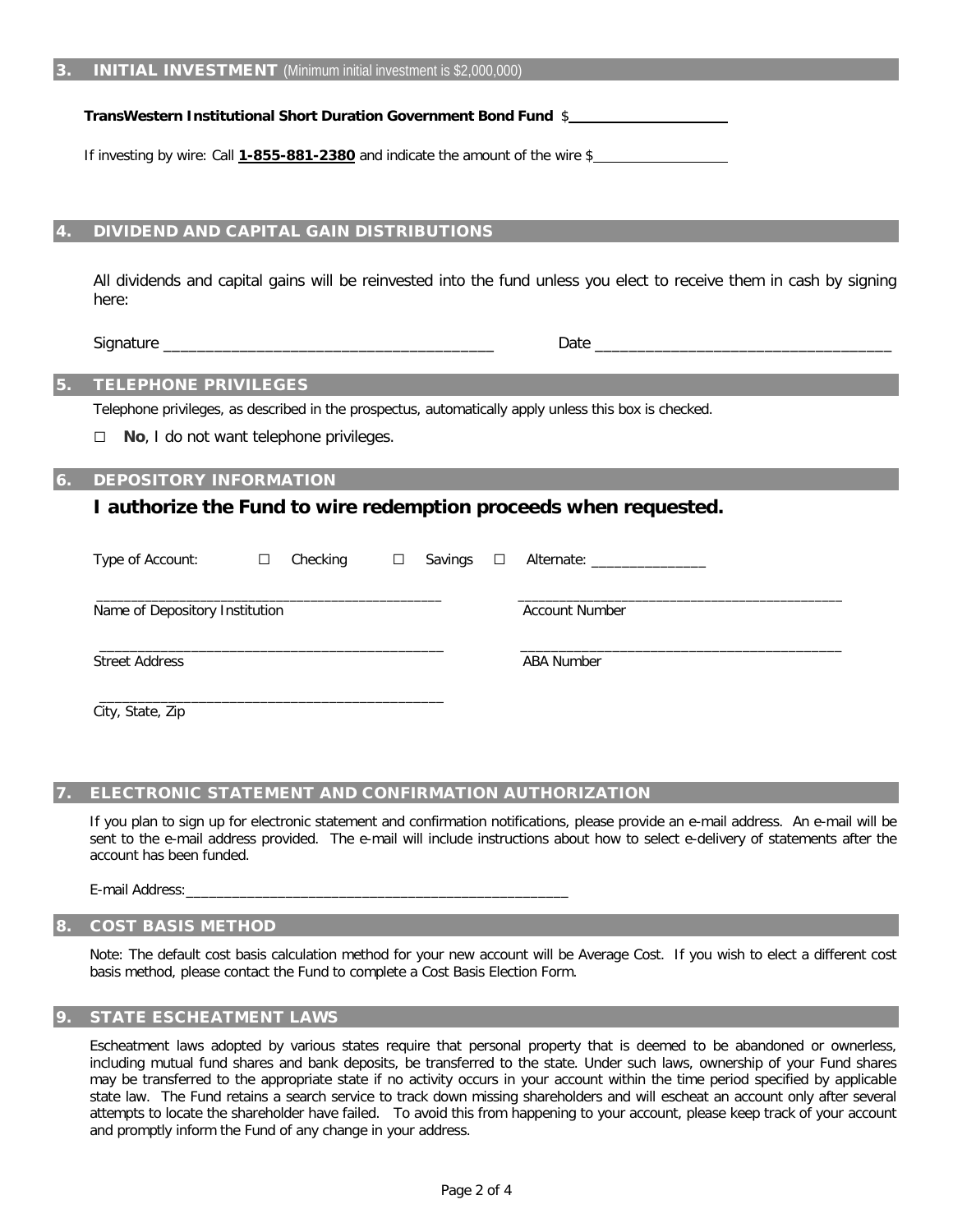We must have signatures to process your Application and to certify your Taxpayer Identification number. IRS regulations require your signature to avoid any backup withholding.

**W-9 Certification: Under penalty of perjury:**

- **(a) I certify that the number shown on this form is my/our current Social Security number(s) or Taxpayer Identification number(s).**
- **(b) I am not subject to backup withholding because; (1) I am exempt from backup withholding, or (2) I have not been notified by the Internal Revenue Service (IRS) that I am subject to backup withholding as a result of failure to report all interest or dividends, or (3) the IRS has notified me that I am no longer subject to backup withholding.**
- **(c) I am a U.S. person (including a resident alien.)**
- **(d) I am exempt from FATCA reporting.**

To help the government fight the funding of terrorism and money laundering activities, federal law requires all financial institutions to obtain, verify, and record information that identifies each person who opens an account effective October 1, 2003.

What this means for you: When you open an account, we will ask for your name, address, date of birth, social security number/ Tax ID number and other information that will allow us to identify you. We may also ask to see other identifying documents. Until you provide the information or documents we need, we may not be able to open an account or effect any additional transactions for you.

When opening an account for a foreign business, enterprise or a non-U.S. person that does not have an identification number, we require alternative government-issued documentation certifying the existence of the person, business or enterprise.

The undersigned represents and warrants that:

- I have full authority and am of legal age to purchase shares of the Fund;
- I have received and read a current prospectus for the TransWestern Institutional Short Duration Government Bond Fund and agree to be bound by the terms contained therein; and
- The information contained on this New Account Application is complete and accurate.

If Fund shares are being purchased on behalf of an Investment Company (as that term is defined under the Investment Company Act of 1940), I hereby certify that said Investment Company will limit it's ownership to 3% or less of the Funds outstanding shares.

**The Internal Revenue Service does not require your consent to any provision of this document other than the certification required to avoid backup withholding.**

Signature of Authorized Signer (corporate officer, partner or other) Date

Trustee *(if applicable)* Date Date of the Control of the Control of the Control of the Control of the Control of the Control of the Control of the Control of the Control of the Control of the Control of the Control of the